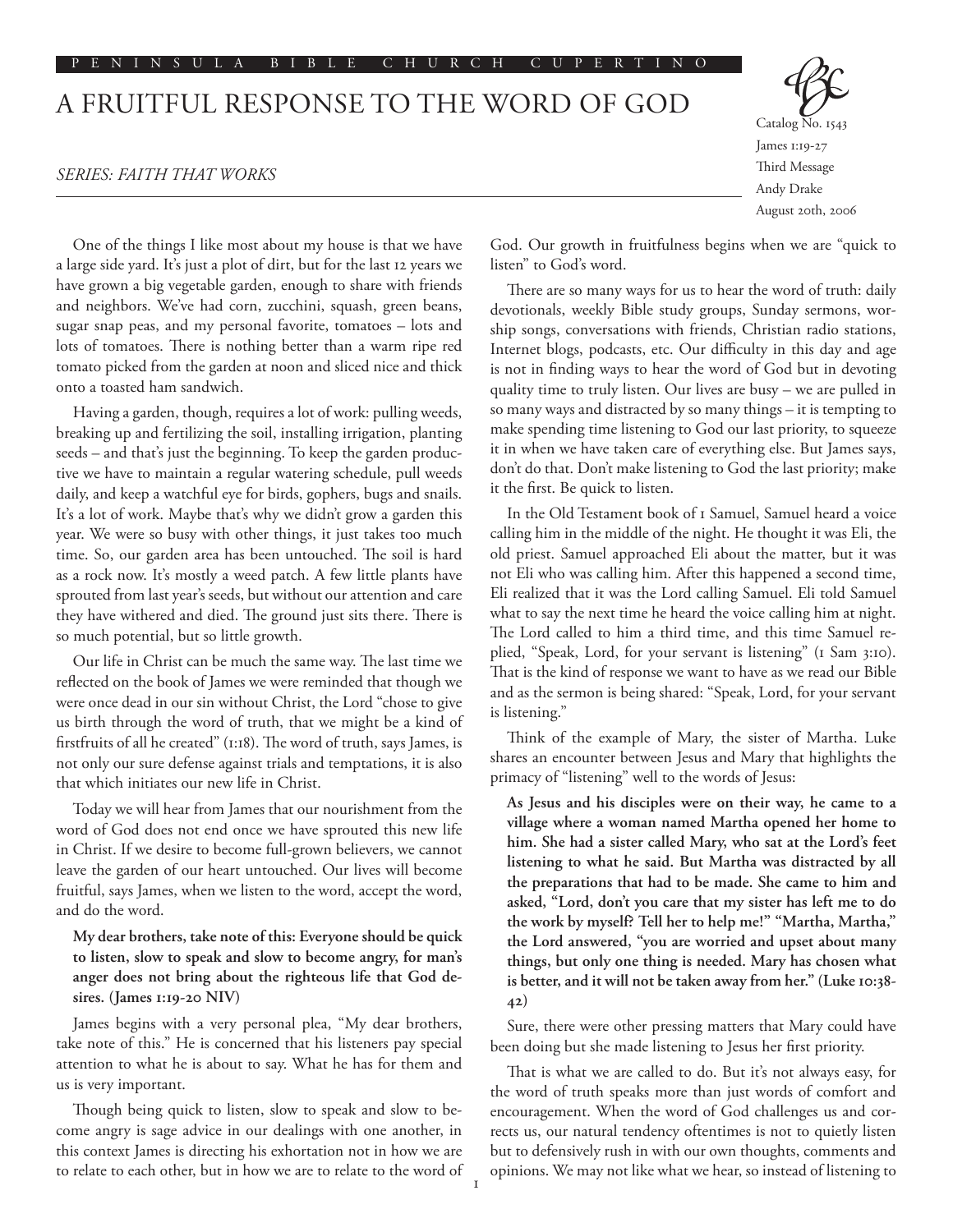it fully we prematurely respond with an excuse, a quick rebuttal or an angry reply.

So James says, we must be quick to listen, slow to speak, and slow to become angry. Once we have truly and deeply listened to the word of God we are ready for our next stage of growth.

James tells us what that is.

## **Therefore, get rid of all moral filth and the evil that is so prevalent and humbly accept the word planted in you, which can save you. (1:21)**

The second stage of responding fruitfully to the word of God is to "accept" it humbly. There is a big difference between hearing the truth and accepting it. James calls us not to resist the word, but to embrace it and allow it to settle deeply into the soil of our heart.

When James speaks of getting rid of moral filth and evil and humbly accepting the implanted word, he has in mind the words of Jesus in the parable of the sower and the seeds (Mk 4:1-9,14- 20). This was our Scripture reading this morning, and it ends with these words of Jesus:

**"Still others, like seed sown among thorns, hear the word; but the worries of this life, the deceitfulness of wealth and the desires for other things come in and choke the word, making it unfruitful. Others, like seed sown on good soil, hear the word, accept it, and produce a crop – thirty, sixty or even a hundred times what was sown." (Mark 4:18-20)**

The seed is the word that is planted in us. If the soil of our heart is receptive to the word, it will take root, grow, and eventually produce a bountiful crop of choice fruit. "Moral filth" and "evil" are terms used to describe both impure thoughts and impure deeds. Lust, jealousy, pride and greed are like weeds that are so prevalent in the garden of our heart. They entwine around our soul and entangle us, choking the word and making it unfruitful.

That is why we are called on by James to "get rid of" this moral filth and evil. Like removing dirty old rags that no longer fit us, we are to "strip off" our old, corrupt way of life.

The apostle Paul uses the same imagery when he writes, "You were taught, with regard to your former way of life, to put off your old self, which is being corrupted by its deceitful desires; to be made new in the attitude of your minds; and to put on the new self, created to be like God in true righteousness and holiness" (Eph 4:22-24).

How do we get rid of the moral filth and evil in our heart and grow in Christ-likeness? By letting go of our old ways and eagerly receiving the word, says James. We are to take it all in, to welcome it in the soil of our heart. This is how the word saves us. It transforms us from the inside out. As the apostle Peter says, "Therefore, putting aside all malice and all deceit and hypocrisy and envy and all slander, like newborn babies, long for the pure milk of the word, so that by it you may grow in respect to salvation." (1 Pet 2:1-3)

James desires that we live fruitful and mature Christian lives. That fruitfulness begins when we listen carefully to the word and accept it humbly.

In verses 22-27, James gives the third stage of a fruitful response to the word of God.

## **Do not merely listen to the word, and so deceive yourselves. Do what it says. (1:22)**

Ever practical, James is acutely aware that it is possible to hear the word of God without putting it into practice. Obviously, it is not listening to the word that James opposes, but merely listening. It is never enough to passively know the word of God; we are called to listen to it and do what it says.

I remember hearing that kind of call to obedience a few years ago at a pastors conference at Regent College in Vancouver, Canada. Well-known author and speaker Marva Dawn spoke pointedly about how we are the most informed generation of Christians throughout history, yet she mourned the fact that all that information seems not to have led to greater devotion and obedience to the Lord.

She was saddened that we have been exposed to so much Christian knowledge, but how little that information finds expression in our actions. She encouraged us all, especially as Christian leaders, to reflect a higher level of obedience to the Lord. She spelled it H.I.A.R. She encouraged us to be believers with a High "Information to Action" Ratio. It was her desire that for every bit of Christian information we receive there ought to be a correlating act of obedience to the Lord. She warned us that when we do not act on what we hear from the word we demonstrate a Low "Information to Action" Ratio. When we behave that way we become liars to a watching world.

Those acronyms have stayed with me ever since. They serve as a reminder of what James is saying. We cannot be just avid listeners, we must be avid doers as well. If we merely listen to the word, James says, we "deceive" ourselves. If we only hear the word of God, but do not submit ourselves to the Lord and act on his word, then we are on dangerous ground. It is dangerous, because it is easy for us to be deceived that an informed mind is the same as a transformed heart.

C.S. Lewis's book *Screwtape Letters* has a dialogue between a senior demon, Screwtape, advising his nephew, Wormwood, on how to prevent his clients from becoming Christian, or if they do become Christian from having a vital Christian faith. In one chapter, Screwtape gives the following advice to Wormwood about his new Christian client:

The great thing is to prevent his doing anything. As long as he does not convert it into action, it does not matter how much he thinks about his new repentance. Let the little brute wallow in it. Let him, if he has a bent that way, write a book about it; that is often an excellent way of sterilizing the seeds which the Enemy (God) plants in a human soul. Let him do anything but act. No amount of piety in his imagination and affections will harm us if we can keep it out of his will.<sup>1</sup>

 This is a powerful warning, and one we all must hear. What a blessing it is that here at PBCC we take studying the word of God seriously. But we must heed this exhortation by James to be doers of the word and not hearers only. If after listening to the word of God we do not take it to heart, and we do not act on what we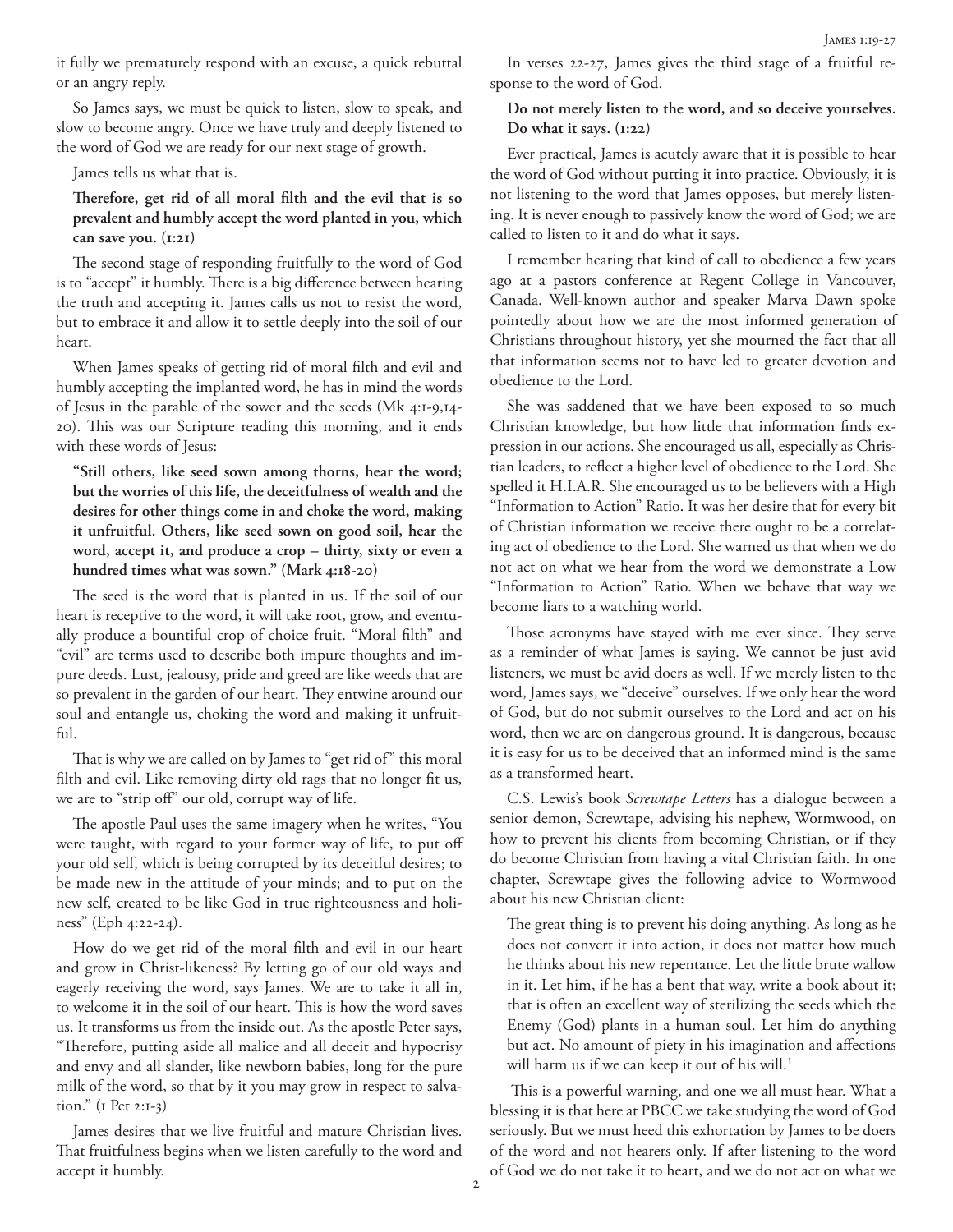#### A Fruitful Response To the Word of God

hear, then we are in a dangerous position. We believe we have done ourselves some good when in reality we have not.

James illustrates this point in verses 23-25.

**Anyone who listens to the word but does not do what it says is like a man who looks at his face in a mirror and, after looking at himself, goes away and immediately forgets what he looks like. But the man who looks intently into the perfect law that gives freedom, and continues to do this, not forgetting what he has heard, but doing it—he will be blessed in what he does. (1:23-25)**

James compares the word of God ("the perfect law that gives freedom") to a "mirror," and then sets before us a contrast between two men. One man is only a "listener," the other is a "listener and doer." The first man only listens to the word. He does not do what the word says. He is like a man who takes a quick glance at his face in the mirror, then goes away and immediately forgets what he looks like. He neither takes what he has seen to heart, nor does he do anything about it. He is a man unchanged.

The second man does more than "listen" to the word, he "looks intently" into it. He spends time with it, pouring over it carefully to make sure he sees every detail. He does not give up in doing this; he perseveres, and thus does not forget what he hears. There is more. Not only does he "look intently" into the perfect law of freedom, he "does what it says".

Now this man, says James, is like a man who takes a long hard look in the mirror and takes action on what he sees. He takes what he has seen to heart, and does something about it. This man comes away a changed man, for he is "blessed in what he does." To be "blessed" by God is to be endowed by him with an abundant and effective life. We participate in that abundant and fruitful life when we gaze intently into the mirror that is the perfect law of freedom, and do what it says. Like Jesus says in the gospel of Luke, "Blessed are those who hear the word of God and obey it" (11:28).

James gives a convincing argument for our need to be doers of the word, but what kind of "doing" does he have in mind?

**If anyone considers himself religious and yet does not keep a tight rein on his tongue, he deceives himself and his religion is worthless. Religion that God our Father accepts as pure and faultless is this: to look after orphans and widows in their distress and to keep oneself from being polluted by the world. (1:26-27)**

It is interesting that James chooses the word "religion" in these two verses. This is a term that seldom occurs in the New Testament. It is a comprehensive word for the outward expression of faith. James wants to be clear on the kind of "doing the word" that God accepts, because the "doing" of religion commonly portrayed by the religious leaders of James's day was not an expression of genuine faith. They were considered righteous by many because their acts of piety were obvious for all to see, but what looked righteous was really self-promotion.

Jesus warns against such self-serving and hypocritical acts of righteousness.

**"Be careful not to do your 'acts of righteousness' before men, to be seen by them. If you do, you will have no reward from your Father in heaven. So when you give to the needy, do not announce it with trumpets, as the hypocrites do in the synagogues and on the streets, to be honored by men. I tell you the truth, they have received their reward in full. But when you give to the needy, do not let your left hand know what your right hand is doing, so that your giving may be in secret. Then your Father, who sees what is done in secret, will reward you." (Matt 6:1-4)**

**"Woe to you, teachers of the law and Pharisees, you hypocrites! You are like whitewashed tombs, which look beautiful on the outside but on the inside are full of dead men's bones and everything unclean." (Matt 23:27)**

Religion that God our Father accepts is not like a whitewashed tombstone that looks good on the outside but is dead on the inside. "Pure and faultless" religion is alive. It is love expressed as God loves. If we are truly God's children, our character will reflect his character.

James gives three examples of authentic obedience to the word of God. These are examples of genuine obedience and worship by one who has been saved and changed by the word.

 The first example of authentic obedience is controlling our speech. Our tongue can be as uncontrollable as a wild stallion, so we must keep a tight rein on it. The desires and intentions of our heart are expressed in our speech, so our speech is an accurate reflection of who we are at our very core.

In the words of Jesus,

**"No good tree bears bad fruit, nor does a bad tree bear good fruit. Each tree is recognized by its own fruit. People do not pick figs from thornbushes, or grapes from briers. The good man brings good things out of the good stored up in his heart, and the evil man brings evil things out of the evil stored up in his heart. For out of the overflow of his heart his mouth speaks." (Luke 6:43-45)**

Nothing reflects so much of what is going on inside of us as what comes out of our mouth. If the presence of God is within us, our speech will be controlled, loving and truthful. If not, then our religions is worthless, says James.

A controlled tongue is the first expression of an authentic obedience. The second is "looking after orphans and widows in their distress." In specifying orphans and widows, James is prescribing nothing new or innovative for the Church. He is recalling a theme often expressed in the Old Testament. God has always been committed to caring for the powerless and defenseless, including the poor, the alien, the fatherless and the widow. The needs of such people are on God's heart, so they are to be on our hearts as well.

Deuteronomy describes the character of the Lord this way:

**"For the Lord your God is God of gods and Lord of lords, the great God, mighty and awesome, who shows no partiality and accepts no bribes. He defends the cause of the fatherless and the widow, and loves the alien, giving him food and**